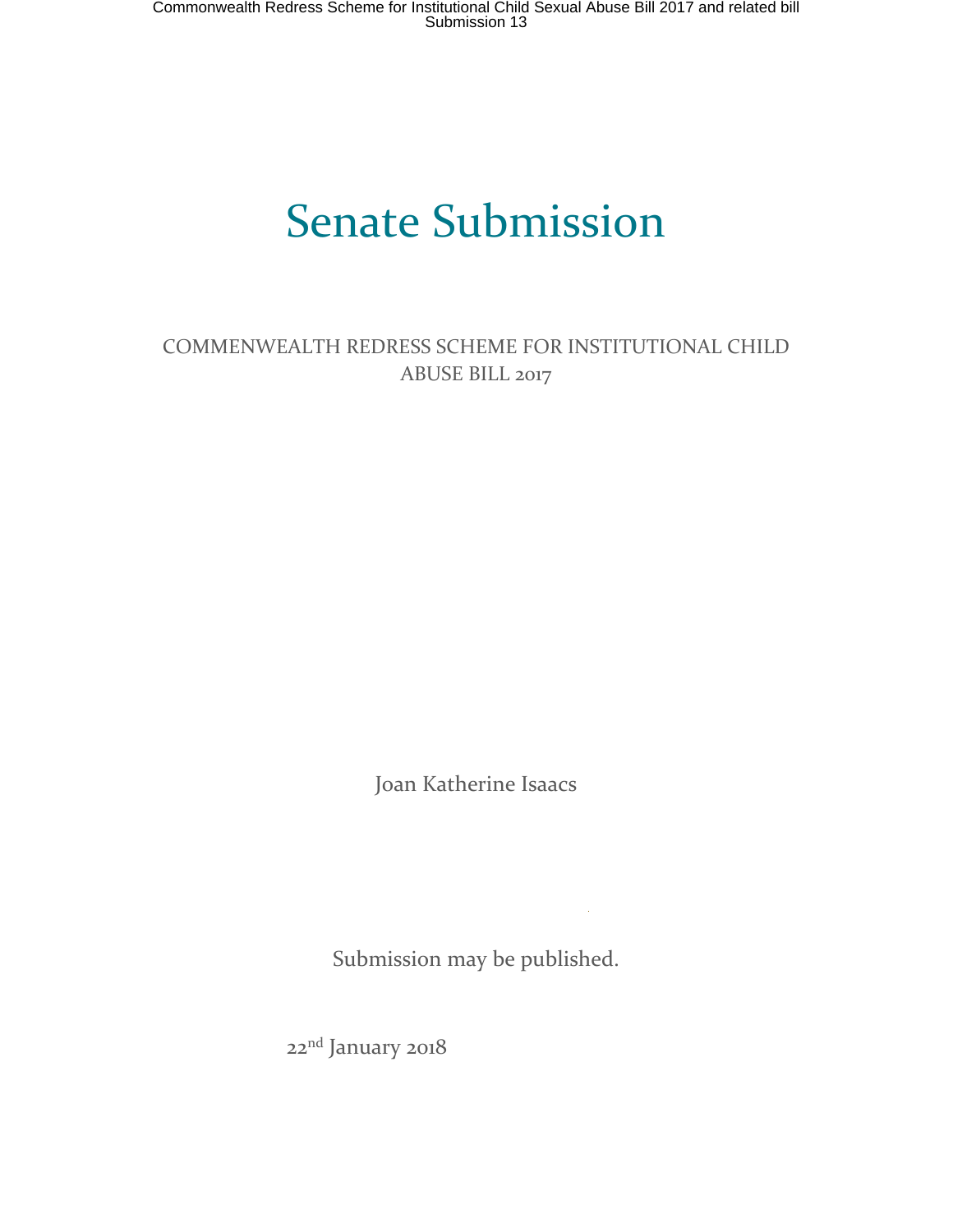# Background:

My name is Joan Katherine Isaacs. I reside in the state of Queensland. I provided evidence as a survivor of child sex abuse to the Child Abuse Royal Commission in Case Study 4. I have also documented my journey in my book, *To Prey and to Silence* and have been heavily involved in media advocacy for the victims and survivors.

Throughout the course of the Royal Commission's five years, I attended several Public Hearings including those held in Brisbane, Rockhampton, Sydney and Melbourne. I listened to the devastating and harrowing accounts of other survivors many of whom I personally spoke to and provided with comfort and support.

## Preamble:

The proposed Bill follows recommendations made by the Child Abuse Royal Commission in relation to the redress scheme.

The maximum payment suggested by the Commission falls well short of what many victims deserve. Victims of child sex abuse in institutions were denied education, lost educational opportunities which would give them economic success and independence, were permanently damaged physically, sexually, psychologically and spiritually for life.

Civil laws adopted by our governments seriously impeded legal redress. While many institutions were given favourable treatment in terms of taxation, laws such as statutes of limitation, being unable to sue Trust Funds and other measures worked against victims and survivors. They were unable to pursue justice in the courts and just recompense for the criminal acts perpetrated against them.

That said, my submission focuses directly on what the Royal Commission has recommended and how Parliament ought to address these recommendations.

## THIS SUBMISSSION:

This submission focuses primarily on the Redress scheme where the maximum payment put forward in the Bill is \$150,000. My submission closes with a few other significant points related to survivors and the Bill.

## THE MAXIMUM FIGURE:

Recommendation 19 of the Royal Commission in relation to redress states:

The appropriate level of monetary payments under redress should be

1. A minimum payment of \$10,000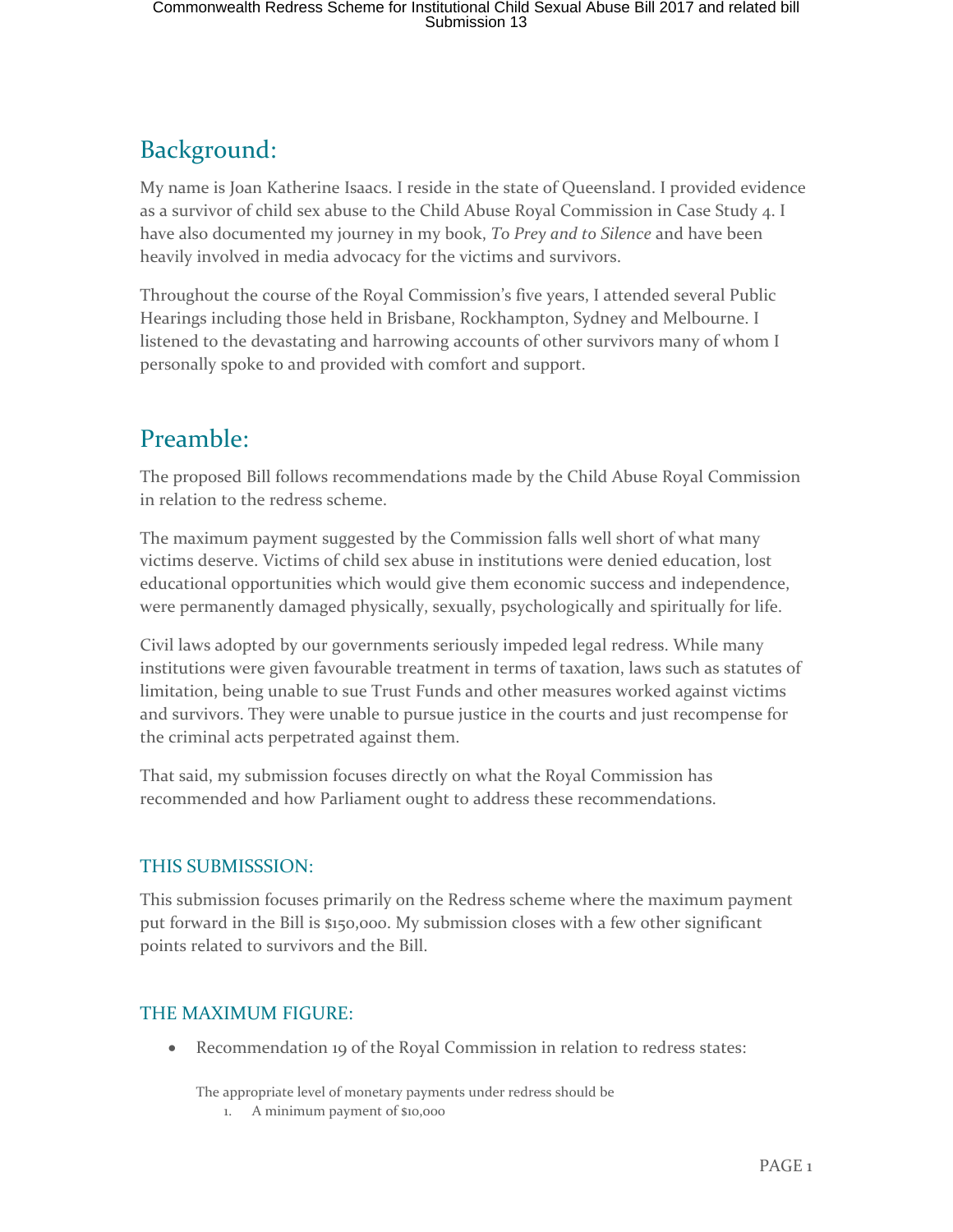- 2. A maximum payment of \$200,000
- 3. An average payment of \$65,000.<sup>1</sup>
- Given that this is the Royal Commission's recommendation to Parliament, these are the figures that Parliament should discuss.
- The Royal Commission has arrived at these figures after much consultation and thorough research, including actuarial modelling.
- Should the Parliament decide to lower the payment, survivors and the public need to know why and this should be debated in the Parliament.
- The public and survivors need to know the arguments put forward and know which of the elected members do *not* support the Royal Commission's recommendation.
- Should the cap be lowered to \$150,000, this will have a flow-on impact on the lowest payments and the average payments.
- The Prime Minister and the Leader of the Opposition have personally assured survivors that everything that can be done will be done. In one instance the phrase used was "because we love these people."<sup>2</sup>
- While the Royal Commission recommended a cap of \$200,000, this Bill to make the cap \$150,000, markedly mirrors the cap set by the Catholic Church's Truth, Justice and Healing Council.<sup>3</sup> It also mirrors the current cap set in November 2016 for The Melbourne Response.<sup>4</sup>
- The Melbourne response proved an anathema for victims. It would feel like a betrayal to survivors if our Government adopted similar parameters to the Melbourne response and the submission put forward by the Catholic Church's Truth, Justice and Healing Council.
- The submission of the Catholic Church contrasts markedly with the submission of the Uniting Church as set out in Commission documents:

On the basis that any entitlements under a redress scheme will take into account any payments already made to the survivor, and that all parties relevant to the claim will be assessed at the same time, the Uniting Church supports a range of payments to a maximum payment of \$200,000. This range signals to claimants and the wider community acknowledgment of the seriousness of child sexual abuse.<sup>5</sup>

<sup>1</sup> Royal Commission into Institutional Responses to Child Sex Abuse, Redress and Civil Litigation Report, pg. 24.

<sup>2</sup> Ten Eyewitness News, Child sex abuse commission chair delivers final address, 14th December 2017

<sup>&</sup>lt;sup>3</sup> Royal Commission into Institutional Responses to Child Sex Abuse, Redress and Civil Litigation Report, pg.251

<sup>4</sup> THE AGE (Victoria), 'Catholic Church doubles sex abuse compensation but suppresses independent report' 19th November 2016.

<sup>5</sup> Royal Commission into Institutional Responses to Child Sex Abuse, Redress and Civil Litigation Report, pg.251